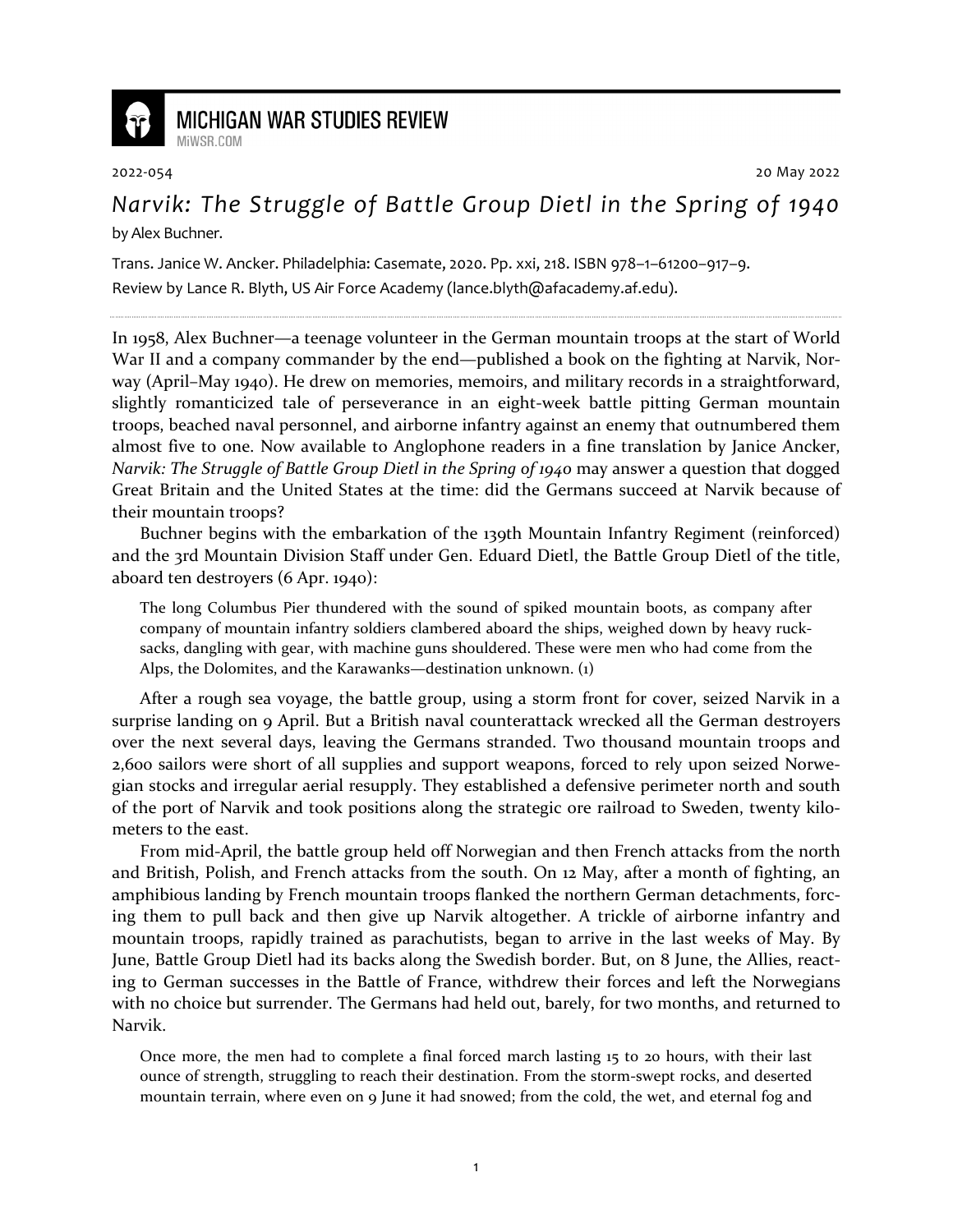then down into the valleys, where the late spring sun warmed them as they entered. Now there were houses, friendly meadows, and light green birch trees. And humans, who did not threaten one's life …. (167)

Both the British and Americans wondered how barely five thousand Germans had held off some twenty-five thousand Allied forces. They concluded that mountain troops had made the difference. The British official history, citing contemporary reports, noted that the "Field Service Regulations contained a section on Mountain Warfare, derived from experience on the North West Frontier, but the very different problem of operating at a high altitude (or in high latitudes) in snow was nowhere considered."<sup>1</sup> US Army Maj. Albert Wedemeyer, writing the Ultimate Requirements Study or "Victory Plan" in August 1941, specifically cited the German mountain troops in the Norwegian campaign as evidence that the US Army would need its own mountain divisions, upwards of ten by his calculations.<sup>2</sup> A US military intelligence assessment in September 1942 stated that "new methods of winter combat in mountainous country were tested and proven sound" in the German invasion and "units sent to Norway included mountain divisions containing trained skiers."<sup>3</sup>

Buchner describes Narvik as "an alpine environment in winter" with elevations running from sea level to peaks over 1,400 meters (4,600 feet), tree line at 600 meters (2,000 feet), and covered with 1 to 2 meters (3 to 6 feet) of snow (23). "As mountain soldiers, the troops looked upon the massive arctic mountains and immediately felt at home" (26). And while the slightly more numerous sailors did not have the "training, and experience for mountain fighting," they were able to serve in critical defensive positions and support roles (32). Yet the mountain troops had not deployed with any of the equipment they had trained to use in the mountains in winter. They had no winter clothing, beyond old fashioned greatcoats, and no white camouflage to blend into the snow. They had no tents or sleeping bags to survive in the open, no skis or snow shoes for mobility, no ice axes or ropes to cross the glaciers, no snow goggles to prevent snow blindness. All they had were mountain boots with nailed soles to ensure grip on the rocks.

The mountain soldiers did have combat experience from the Polish Campaign. They also had good officers and non-commissioned officers, particularly General Dietl (ignoring his fervent Nazism). And they had been raised and trained in the high Austrian Alps for many years, since the Germans formed the 3rd Mountain Division in 1938 from mountain troops taken over from the Austrian Army.<sup>4</sup> In short, they were "at home" in the mountains. They took or purchased what warm clothing and equipment they could from the Norwegians, particularly white material and enough skis to mount several platoons for reconnaissance or rapid counterattacks. The mountain soldiers made shelters of tarps and stones or dug snow caves, perhaps the best shelter possible in the exposed heights, and they used porters, often sailors, to move supplies forward. Aware of how sensitive units are to their flanks in the mountains, where it is very easy to be outflanked, the battle group arranged its defenses in echelon where possible. As it ran short of men, the group ar-

<sup>1.</sup> T.K. Derry, *The Campaign in Norway* (London: HMSO, 1952) 241.

<sup>2.</sup> See Charles E. Kirkpatrick, *An Unknown Future and Doubtful Present: Writing the Victory Plan of 1941* (Washington: US Army Ctr. of Mil. Hist., 1992), 131, 134–47. While a US Mountain Corps of three divisions was proposed in 1942, ultimately only the 10th Light Division (Alpine) was activated in 1943, redesignated the 10th Mountain Division in November 1944.

<sup>3.</sup> Military Intelligence Service, *The German Campaign in Norway* (30 Sept. 1942) v, 21.

<sup>4.</sup> Roland Kaltenegger, *Die Geschichte der deutschen Gebirgstruppe 1915 bis heute* (Stuttgart: Motorbuch-Verl., 1980) 100- 101.